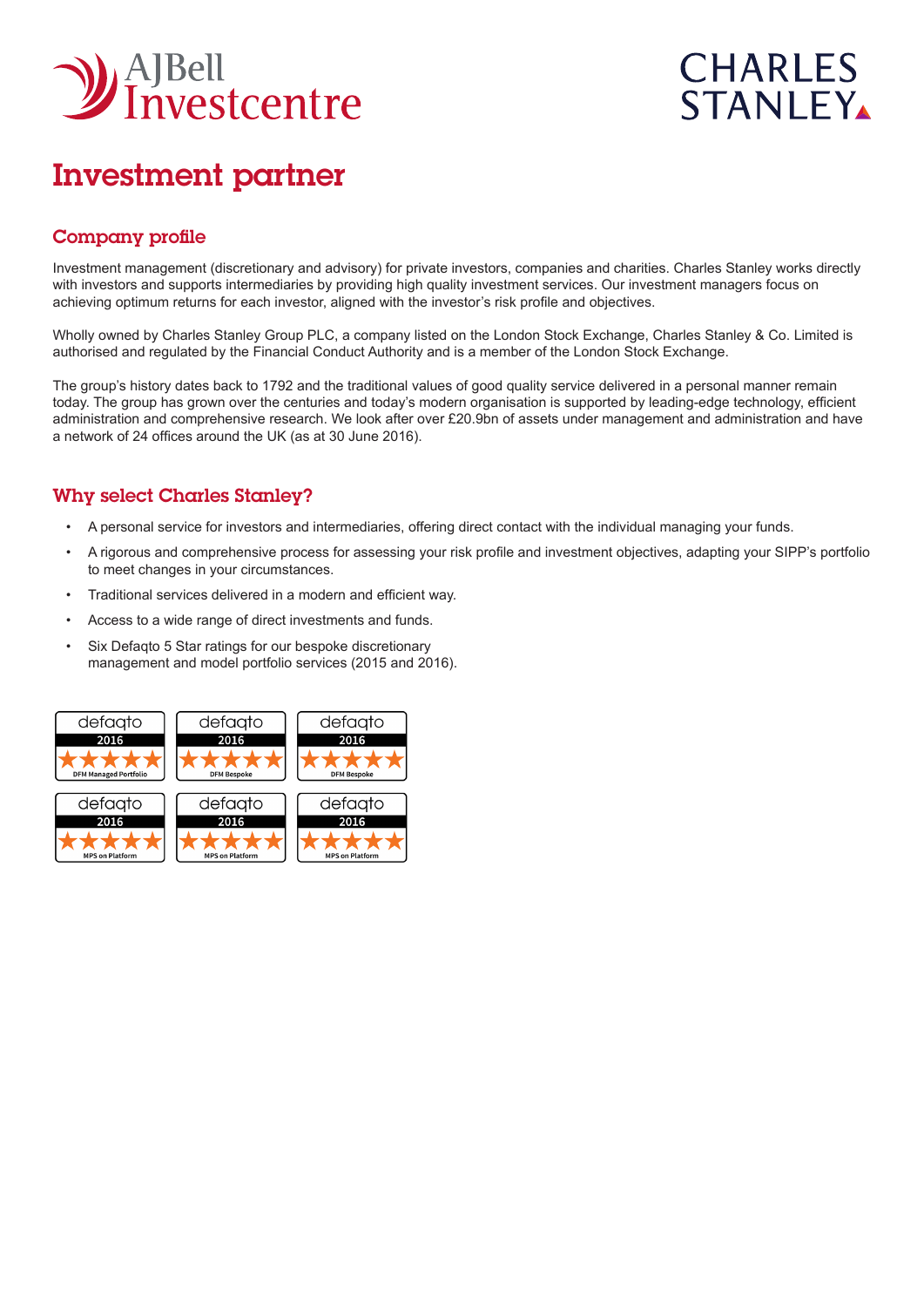

## STEP ONE

#### **Charles Stanley, in conjunction with your financial adviser, will understand your requirements**

A fact find process providing initial and ongoing reviews based on:

- Financial circumstances
- Need for income
- Service level
- Financial planning requirements
- Risk tolerance and capacity for loss
- Ultimate goal

## STEP TWO

#### **Agree your objectives**

Our initial and ongoing conversations with you are designed to agree your:

- Investment objectives
- Risk categorisation
- Timescale for investment
- Investment style
- Account type

## STEP THREE

#### **Recommend investments**

In making investment recommendations, we take information gathered in steps 1 and 2, and:

- Discuss our services and charges
- Utilise available research and risk assessment software
- Consider existing investments
- Provide an investment proposal

## STEP FOUR

#### **Implement the agreed strategy**

The implementation process formalises our relationship through the:

- Signing of agreements
- Set-up of account(s)
- Transfer of stocks and cash
- Adding of value to your portfolio through research
- Execution of investment proposals

## STEP FIVE

#### **Review your portfolio (Discretionary and Advisory Managed only)**

On an ongoing basis we:

- Review your portfolio
- Make recommendations/ Take action
- Regularly report to you (directly or through your financial adviser).